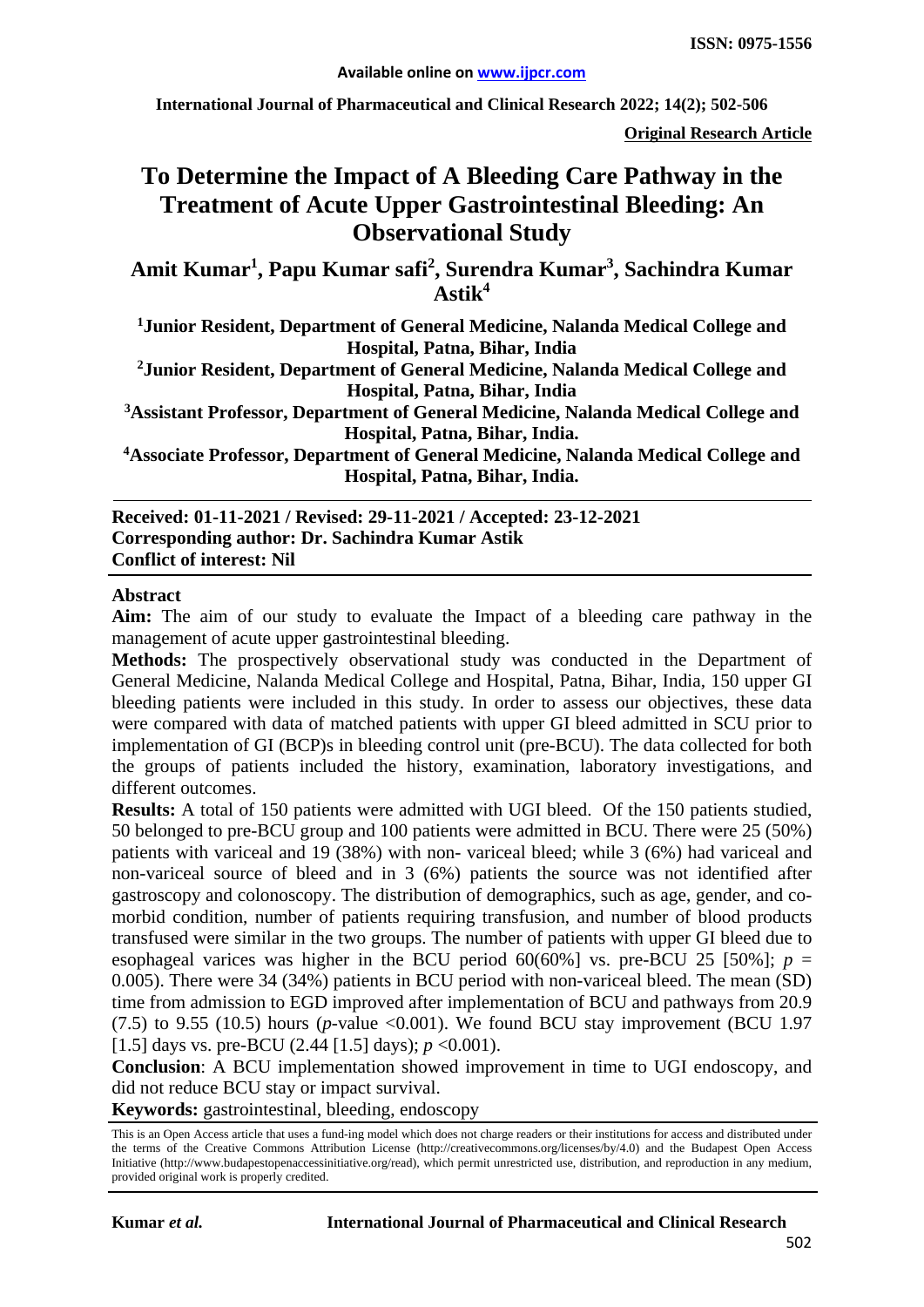## **Introduction**

Acute upper gastrointestinal bleed (AUGIB) is one of the most common medical emergencies in the UK, with an estimated incidence of 134 per 100,000,[1] roughly equating to one presentation every 6 min.[2] Despite advances in therapeutics and endoscopy provision, mortality following AUGIB over the last two decades has remained high, with over 9,000 deaths annually in the UK.[3] The first UK audit of AUGIB in 1993 reported an overall mortality of 14% (11% in patients admitted with AUGIB, and 33% of inpatients who develop AUGIB).[4] A follow-up national audit in 2007 demonstrated a mortality of 10% (7% in patients admitted with AUGIB, and 26% of inpatient bleeds).[5] Consequently, UKrelevant guidelines have been published by the National Institute for Health and Care Excellence (NICE)[6] the Scottish Intercollegiate Guidelines Network (SIGN) in conjunction with the British Society of Gastroenterology (BSG)[7] and, more recently, the European Society of Gastrointestinal Endoscopy (ESGE).[8] Despite this, the 2015 National Confidential Enquiry into Patient Outcome and Death (NCEPOD) of UK patients with AUGIB highlighted variations in practice and raised concerns regarding suboptimal patient care, releasing a series of recommendations.[2] The aim of our study was to standardize the treatment and to study the utility and efficacy of BCU in the management of upper GI bleeding at our institution. The aim of our study to evaluate the Impact of a bleeding care pathway in the management of acute upper gastrointestinal bleeding.

## **Material and methods**

The prospective observational study was conducted in the Department of General Medicine, Nalanda Medical College and Hospital, Patna, Bihar, India, after taking the approval of the protocol review committee and institutional ethics

committee. 150 upper GI bleeding patients were included in this study. In order to assess our objectives, these data were compared with data of matched patients with upper GI bleed admitted in SCU prior to implementation of GI (BCP)s in bleeding control unit (pre-BCU). The data collected for both the groups of patients included the history, examination, laboratory investigations, and different outcomes. Success of BCP was assessed and compared with pre-BCU admissions for the following variables: (1) time between admission and upper GI endoscopy, (2) length of pre- BCU/BCU stay, (3) total hospital admission, and (4) mortality.

## Statistical analysis

Data are presented as mean (SD) or number (%) as applicable. Differences in proportions were assessed by using the Chi-square test or Fisher exact test wherever appropriate. For continuous variables, one way analysis of variance and independent sample t-test were used to assess the difference of means. All analysis was done using SPSS (version 21.0). All *p*-values were two-sided and considered as significant if  $< 0.05$ .

## **Results**

A total of 150 patients were admitted with UGI bleed. Of the 150 patients studied, 50 belonged to pre-BCU group and 100 patients were admitted in BCU.

There were 25 (50%) patients with variceal and 19 (38%) with non- variceal bleed; while 3 (6%) had variceal and nonvariceal source of bleed and in 3 (6%) patients the source was not identified after gastroscopy and colonoscopy. The distribution of demographics, such as age, gender, and co- morbid condition, number of patients requiring transfusion, and number of blood products transfused were similar in the two groups (Table1). The severity of liver disease based on the Child Turcotte Pugh (CTP) score was comparable in the two groups; similarly,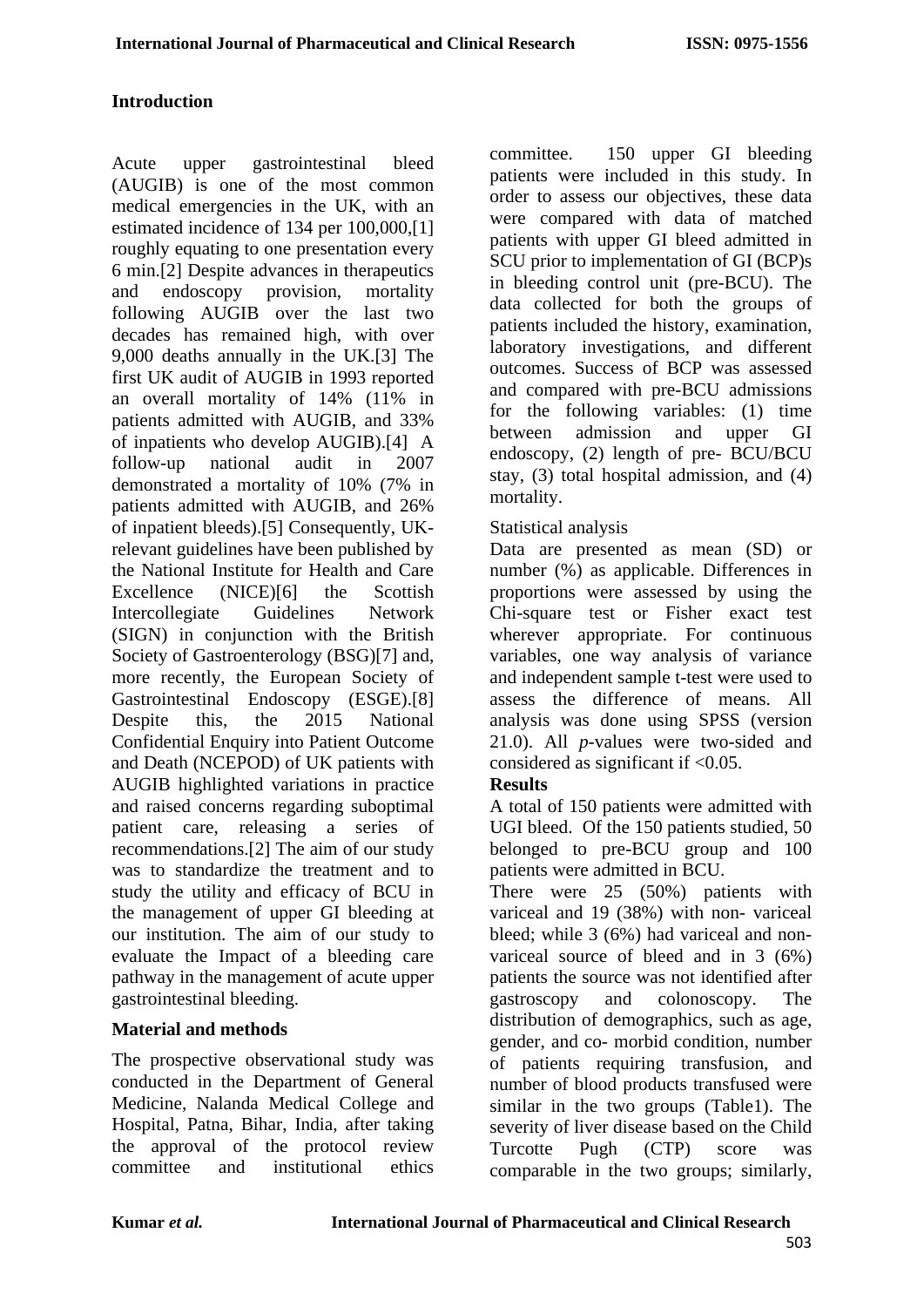the severity of non-variceal bleed related findings were also comparable in pre-BCU and BCU era based on all patient refined diagnosis related groups (APR—DRG) classification system. [9,10,11] There was no difference in the use of octreotide and terlipressin in the two groups as reported by Abid et al. [12] from our centre during the same period.

4 (8%) patients were receiving NSAIDs or aspirin in pre-BCU group as compared to 7 (7%) in BCU group the number of patients with upper GI bleed due to esophageal varices was higher in the BCU period 60(60%] vs. pre-BCU 25 [50%]; *p* = 0.005). Among patients with non-variceal bleed, 19 (38%) belonged to pre-BCU group; of these 9 (47.37%) had bleeding from gastric ulcer/erosions, 6 (31.58%) had duodenal ulcer, 2 (10.53%) had both gastric and duodenal ulcer, 1 (5.26%) had gastric cancer and 1 (5.26%) esophageal cancer.

There were 34 (34%) patients in BCU period with non-variceal bleed; 17 (50%) patients had gastric ulcer/erosions, 12 (35.29%) had duodenal ulcer, 2 (5.89%) had both gastric and duodenal ulcers, 2 (5.89%) had Mallory Weiss tear and 1 (2.86%) had a gastric cancer.

|  | Table 1 Characteristics of patient admitted before and after start of bleeding care unit |  |  |  |  |  |  |  |
|--|------------------------------------------------------------------------------------------|--|--|--|--|--|--|--|
|--|------------------------------------------------------------------------------------------|--|--|--|--|--|--|--|

| Variables                        | $Pre-BCUn=50$ | $BCUn=100$  | $p$ -value |
|----------------------------------|---------------|-------------|------------|
| Age (years) (mean [SD])          | 57.5(13.5)    | 55.9 (14.8) | 0.21       |
| Male                             | 30(60)        | 65(65)      | 0.58       |
| Comorbid illnesses               | 20(40)        | 40(40)      | 0.77       |
| Transfusion                      | 35(70)        | 75(75)      | 0.55       |
| Average number of blood products | 1(2)          | 1(1)        | 0.57       |
| $(\text{mean } [SD])$            |               |             |            |
| Causes of UGI bleed              |               |             |            |
| Esophageal variceal bleed        | 25(50)        | 60(60)      | 0.005      |
| Non-esophageal variceal bleed    | 19 (38)       | 34(34)      |            |
| Both EV and non-EV bleed         | 3(6)          | 5(5)        |            |
| No source of bleeding identified | 3(6)          | 1(1)        |            |

**Table 2 Comparison of overall outcome variables in pre-BCU and BCU period**

| Variables                                                          | Pre-BCU; $n=50$ | $BCU; n=100$ | P value |
|--------------------------------------------------------------------|-----------------|--------------|---------|
| Time between admission and $\vert$ 20.9 (7.5)<br>endoscopy (hours) |                 | 9.55(10.5)   | < 0.001 |
| BCU length of stay (days)                                          | 2.44(1.5)       | 1.97(1.5)    | < 0.001 |
| Length of hospital stay (days)                                     | 4.5(2.18)       | 4.10(2.72)   | 0.54    |
| Survival $(n \lceil \frac{6}{6} \rceil)$                           | 45(90)          | 96 (96)      | 0.22    |

The mean (SD) time from admission to EGD improved after implementation of BCU and pathways from 20.9 (7.5) to 9.55 (10.5) hours (*p*-value <0.001; Table 2). We found BCU stay improvement (BCU 1.97 [1.5] days vs. pre-BCU (2.44 [1.5] days);  $p \leq 0.001$ ). There was an improvement in the mean length of BCU

stay as compared to pre-BCU after BCPs were implemented  $(p<0.001)$ . There was no difference in total length of hospital admission. There was no difference in survival of patients admitted with upper GI bleed in pre-BCU and BCU period.

#### **Discussion**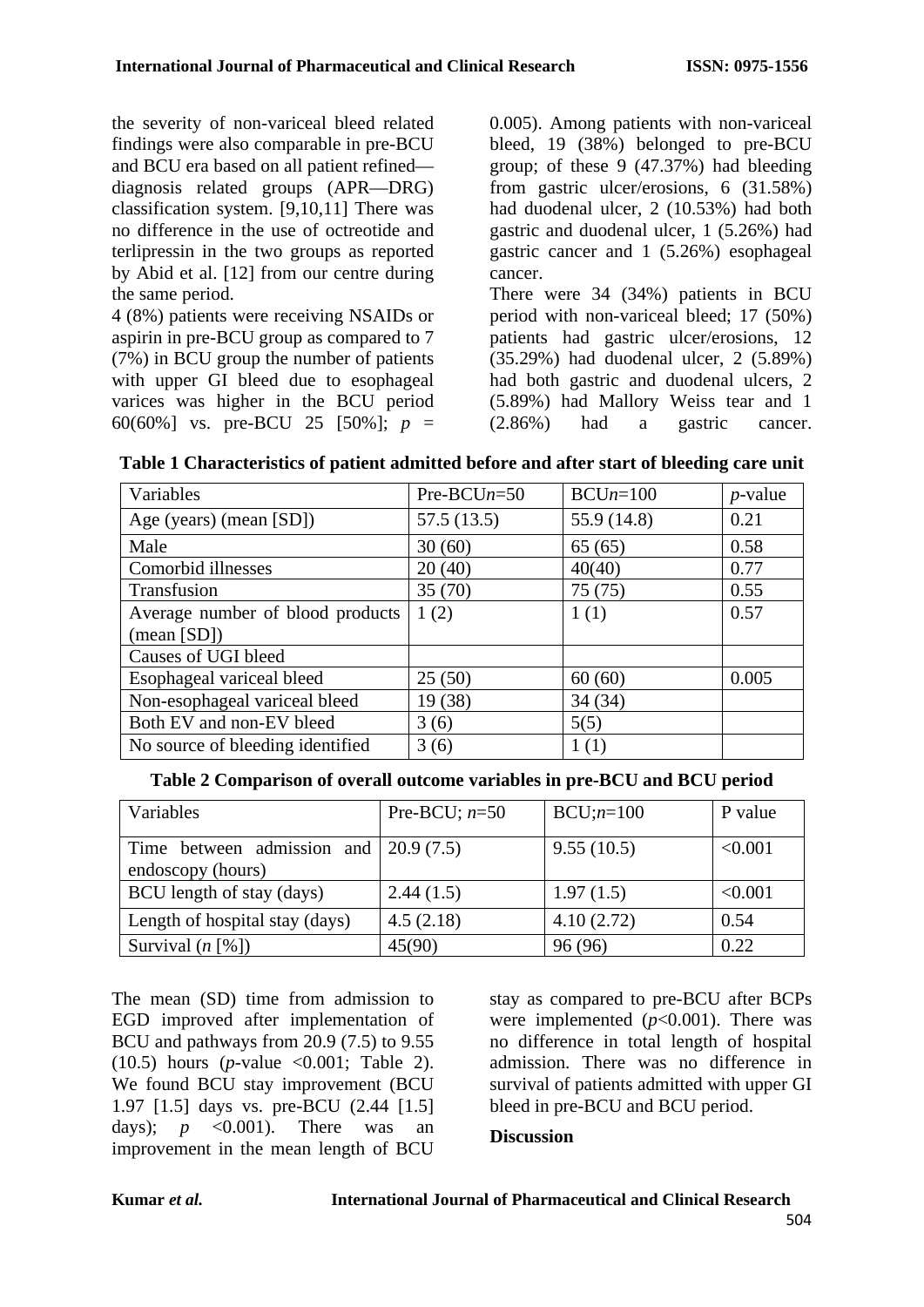The implementation of BCU and BCP was successful in reducing time to endoscopy from admission. We were unable to achieve improvement in total length of hospital stay and survival in patients with upper GI bleed.

Pathways propose an idea that transforming the care of all patients in the same manner may impact the outcome. The pathways are used in patient care with a varied success in different disease states. [13,14] In clinical practice, pathways were used initially in the management of patients in coronary care units. The role of BCPs in management of GI bleed is insufficient. There are a few studies with limited success in management of upper GI bleed based on BCP, particularly nonvariceal reported from developed countries. [15,16] similar data are not available from developing countries.

Pfau et al.[14] did not demonstrate any improvement in the time to endoscopy; we achieved this success mainly by changing the practice of performing endoscopy within 24 h of admission. While some studies [15] have been able to demonstrate a reduction in total length of stay in hospital, others were unable to do so. Similarly, survival improvement has not been reported in any of the reports, except in one report which demonstrated a trend of improved survival. This study reported a mortality reduction to 10% with better monitoring. At our center, survival was over 94% in the pre-BCU and BCU data; similar results have been reported in other and our previous studies.[17,18,19] We believe that the difference in survival was not significant because the survival was already high and the sample size needed for demonstrating the difference in outcome was not adequate. Our report has achieved some important targets including reduction in time to endoscopy from admission and length of stay in BCU in subsequent years. Achievement of a single outcome in a pathway can be translated into significant impact in the clinical practice. We have achieved success in two outcomes which can be easily translated into reduction in the cost of management by reducing the time to endoscopy and ultimately reducing the length of stay in BCU. Pfau et al. [16] achieved cost-saving by reducing the use of IV  $H_2$ -receptor antagonists and routine chest radiographs, though they were unable to demonstrate reduction in time to endoscopy and hospital stay as they have only short time data.

One of the problems with BCPs is that they have not been tested in scientific or controlled settings to monitor the improvement in outcomes, such as length of stay and duration of a procedure. Little research has been done on the efficacy of the BCP in an individual patient. One reason is that at any one medical center, "pathway" care cannot be compared with "usual" care because of contamination from the pathway intervention. Despite all these limitations, the pathways are being used to assess the improvement in quality of healthcare services.

# **Conclusion**

A BCU implementation showed improvement in time to UGI endoscopy, and did not reduce BCU stay or impact survival. It was also concluded that BCP implementation in UGI bleeding management was useful if practiced over longer time period.

# **Reference**

- 1. Button L, Roberts S, Evans PA et al. Hospitalized incidence and case fatality for upper gastrointestinal bleeding from 1999 to 2007. Aliment Pharmacol Ther 2011; 33: 64–76.
- 2. National Confidential Enquiry into Patient Outcome and Death (NCEPOD). Time to get control? A review of the care received by patients who had a severe gastrointestinal haemorrhage. 2015. http://www.